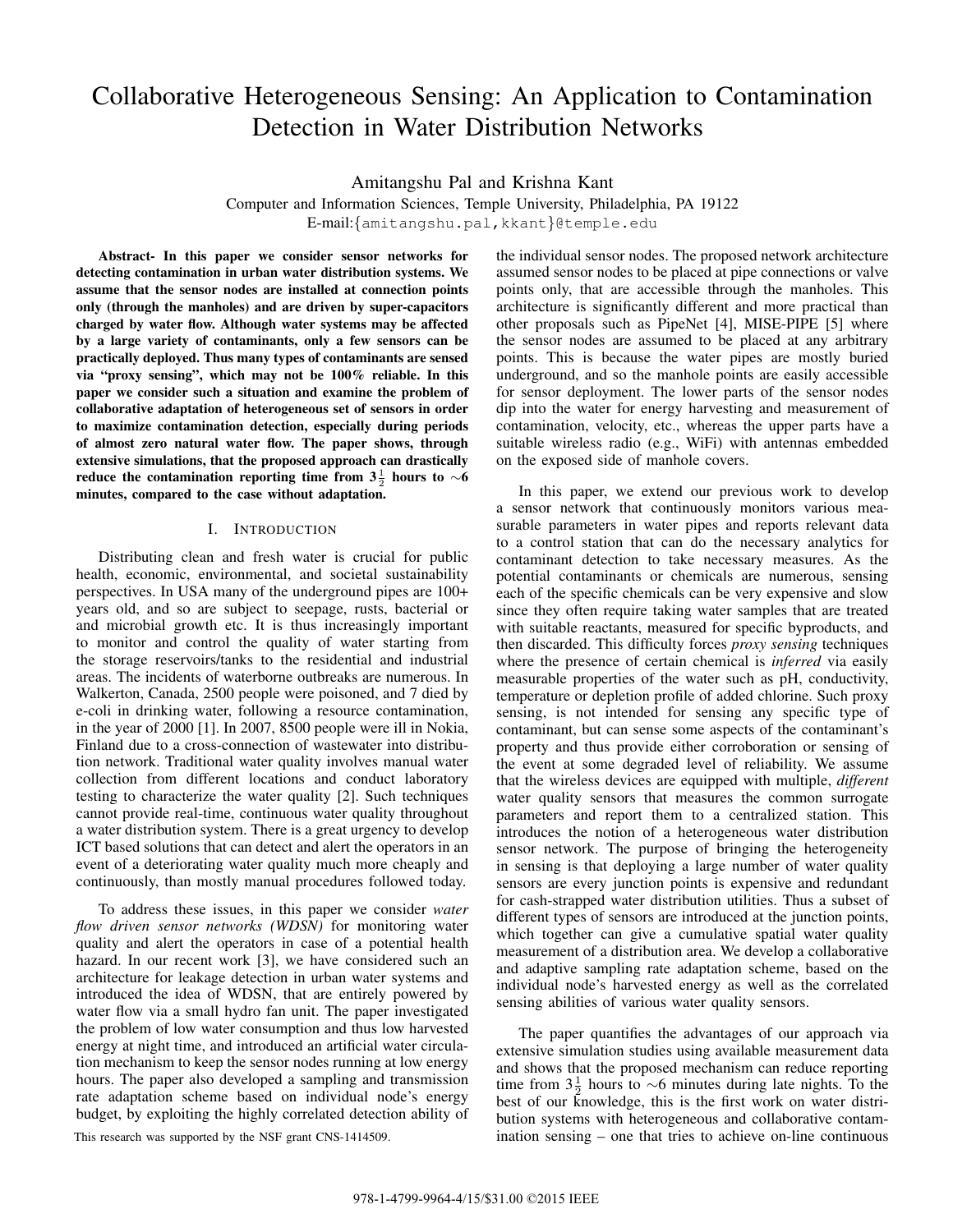monitoring considering the real-world practical constraints of the water networks.

The outline of the paper is as follows. Section II describes the WDSN and the energy harvesting model. The concept of heterogeneous, adaptive sensing is introduced in section III. Section IV then gives an overview of different contaminants as well as the water quality sensors. Section V address the problem of sensing/transmission rate adaptation based on the node's energy budget. Section VI then presents the evaluation of the scheme.

#### II. WATER FLOW DRIVEN SENSOR NETWORK (WDSN)

We consider a large water distribution network such as the one in Fig 1 (taken from Philadelphia's water network and showing only a tiny part of the entire network). Only a small part of the network is shown; the overall network is rather irregular with more densely connected sections serving more populated areas and layout closely following the street layouts. The colors represent water pres-



Fig. 1. A sample water distribution system.

sure, red being highest and blue lowest. The graph is cyclic but the flows are affected by the valve settings - certain valves may allow only 1-way flows. However, loops in water flow do occur and are normal. The node degree is uniformly small and rarely exceeds 4. The pipes and connections, on account of their age, workmanship, operating environment, and materials used may be in varying physical conditions including deposits, rust/corrosion, cracks/holes, weakened portions, poor/leaky fittings, etc., possibly allowing for seepage of contaminants or vulnerability to deliberate infrastructure attacks.

Typical water distribution system consists of *main* lines running from the reservoirs, and further divided into *sub-mains* and *branch* lines from where service connections are given to the customers. Water distribution networks are normally divided up into *District Metering Areas* or DMAs, with ability to not only measure relevant parameters such as inflows, outflows, flow head (pressure), etc., but also to control them. In dense urban areas, a DMA may consist of couple of city blocks, and we consider that as the object of study here.

#### *A. Network Operation*

We assume that the sensing and communication nodes are deployed only at connection points and harvest energy from flowing water. We assume that the nodes are not time synchronized and use the basic *Low Power Listening (LPL)* [6] principle to conserve energy. In LPL, idle receivers run on a suitable sleep/awake duty cycle, and the senders always prepend their message with a sufficiently long preamble to ensure communication with a receiver caught sleeping. In addition, we also assume a set of strategically deployed sink nodes for data collection. These sink nodes are assumed to have a steady source of power (e.g., AC or long lasting batteries) and have a second communication interface (likely wired) to the central control node for the DMA. We assume that the sink nodes are deployed separate from the limitation of manhole locations – based on accessibility, power availability, and security considerations. All non-sink nodes collect, store and forward their sensing data and remaining energy to their nearest sink node using *single-hop, direct WiFi/long-range Zigbee communication*. While, in general, multi-hop communication may be required to cover the entire DMA, and can be enabled via LPL mechanism, we limit ourselves to single hop communication in this paper. The single hop limitation may require deploying multiple sink nodes in a DMA, but it suffices to pretend that there is a single virtual sink node for the entire DMA.

#### *B. Energy Harvesting model:*

The energy harvesting model is described in [3], where we assumed that each node is equipped with a suitable fan based harvester. The kinetic energy of the streaming fluid rotates the blade and generates electricity. The basic equations governing this energy conversion are well established [7]. The kinetic power (in Watts) of the moving fluid at velocity  $v$  (m/s), passing through the fan of area  $\overline{A}$  (m<sup>2</sup>) is given by

$$
P = \frac{\partial}{\partial t} \left( \frac{1}{2} m v^2 \right) = \frac{1}{2} v^2 \frac{\partial m}{\partial t} = \frac{1}{2} v^2 \rho A v = \frac{1}{2} \rho A v^3 \tag{1}
$$

where m is the mass of the fluid and  $\rho$  is the density (1000kg/m<sup>3</sup> for water). Let  $\eta_{fd}$  denote the fluid-dynamic efficiency of the rotating body,  $\eta_{em}$  the electro-mechanical conversion efficiency, and  $\eta_{sc}$  the charging efficiency of supercapacitor. Then the net electrical power for super-capacitor charging is

$$
P_{\text{net}} = \eta_{fd} \eta_{em} \eta_{sc} = \eta_e P \tag{2}
$$

where  $\eta_e$  denotes the overall efficiency. In reality,  $\eta_e$  depends on a large variety of factors, and is the domain of mechanical/electrical design of the harvesting unit.

## III. HETEROGENEOUS SENSOR NETWORKS WITH ADAPTIVE SAMPLING

## *A. Heterogeneous and Collaborative Sensing*

Heterogeneous sensor networks are defined as networks where the wireless nodes are equipped with multiple, different types of sensors, such as audio, video, acceleration etc. Recently, wireless devices are increasingly being equipped with multi-modal sensors. Cellphones and Smart-phones are perfect examples of wireless nodes with multiple sensors. These multi-modal sensor nodes are increasingly being used for disaster recovery applications [8], [9] earthquake monitoring [10], [11], infectious disease surveillance [12] etc. In several such applications, the sensor readings are correlated spatially, temporally, and across different types of sensors. One such example is an earthquake monitoring scenario, where the necessary sensors are acceleration, audio, cameras etc, multiple of them can be integrated in a wireless device. An accelerometer, often coupled with velocity seismometers is used to measure and record the extent of ground motion or vibration. The audio samples can also be used to track the sound of building collapsing. Videos and images can be used to build a spatial view of the damage caused by the earthquake. In this example, all three sensors measure some aspect of the *same* phenomenon of ground movement. Notice that in this example, the acceleration sensor is the *direct* sensor for detecting the earthquake, whereas the audio and cameras are proxy sensors. Such proxy sensors are less reliable, as the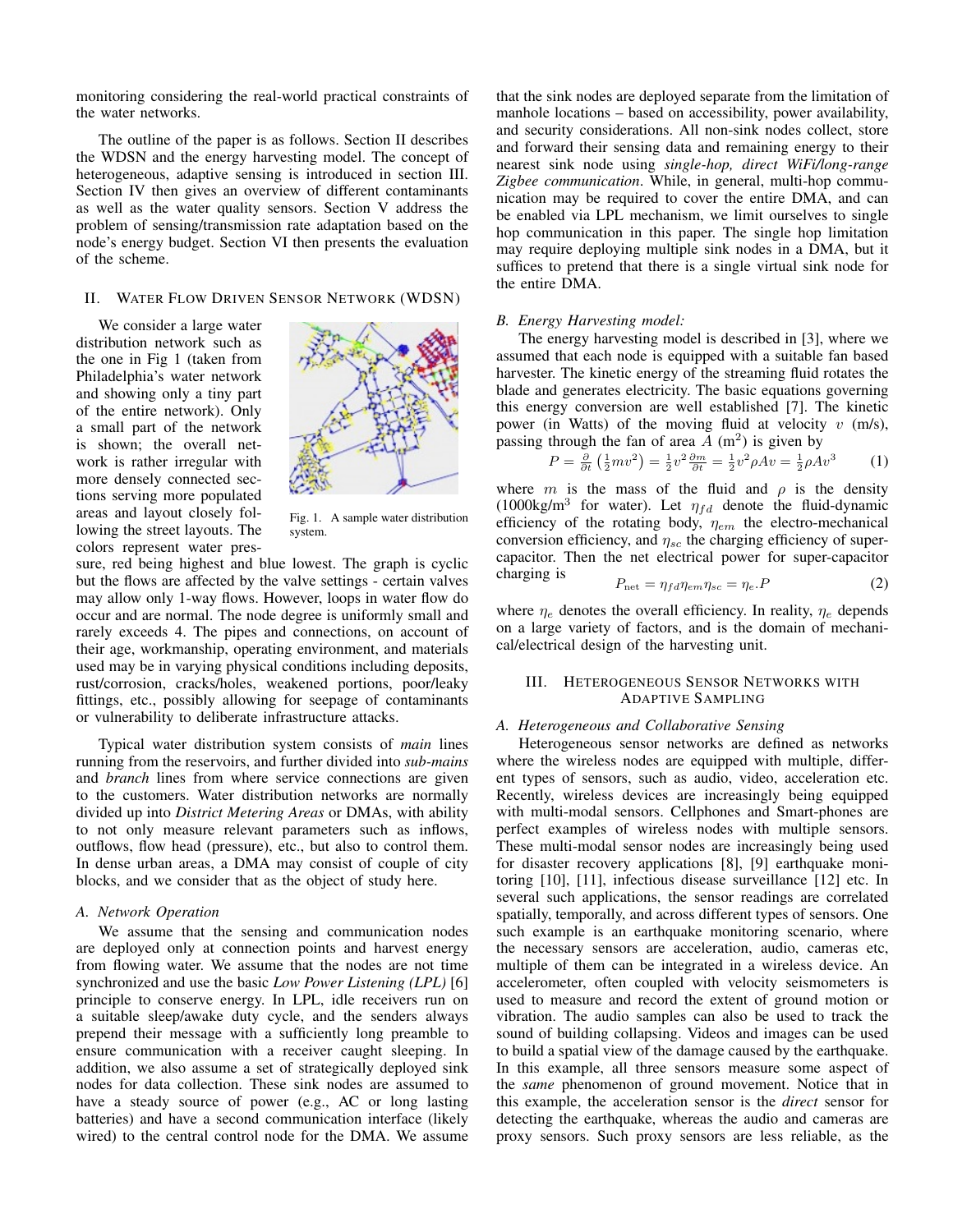sound and pictures of building collapsing can happen due to other disasters, such as cyclones, hurricanes etc.

In this paper we extend the concept of heterogeneous, multi-modal sensing in the context of contamination detection in water distribution networks. Our main objective is to explore the idea of the above *correlated* detection abilities of different sensors, to efficiently and col-



Fig. 2. Contamination detection in a water pipe network.

laboratively report contamination events, especially at the time of low energy hours at night. In a WDS, correlation among the sensors can result from two factors. First one is the *spatial* correlation, which results from the water distribution distribution topology and the water flows. As an example, let us consider Fig. 2 that shows a Y junction, where the water comes through in pipe 1 and gets distributed to pipes 2 and 3. Assume that there are some sensors (e.g., rust, chlorine, pH, etc.) at each node. A contamination at pipe 1 is propagated to pipes 2 and 3 which obviates the need for sensors at node 1, due to spatial correlation created by water flow. The second factor is the *cross-sensor* correlation, which is the inherent dependencies among different types of sensors. As an example, chlorine and pH levels are correlated (or compatible), and for short durations it is possible to deduce the concentration of one from the other. As energy thriftiness is crucial in most sensing applications, and the spatial and cross-sensor correlation would allow the sensors to be cycled on and off so that it is still possible to do the sensing effectively.

### *B. Adaptive Sampling*

In branch pipes, the water flow rate may vary significantly and drop to near zero late at night. Thus it is challenging to keep the network up and running in these long lull hours. The simplest approach to keep the WDSN alive is to simply choose adequate capacity super-capacitors to get through long lull periods. However, this approach not only makes the solution very expensive but also ignores an important aspect of water distribution networks: if the flow rate is very low, the contamination spread rates will also be very low. Thus a better idea is to *adapt* the sampling and transmission rates to the charging rate and thereby provide effective coverage without needing large energy storage. The key challenge in such a WDSN with small super-capacitors is that, (a) when the water usage is high, the harvested energy produced is significantly higher than the limited storage ability if the super-capacitors, whereas (b) at the time of lull hours, the energy availability is too low to run the sensor nodes. In such a situation the collaborative sampling is useful in a heterogeneous WDSN in two ways. First, the cross-sensor correlation among the sensors need to be utilized to turn-off some of the sensor module, while still maintaining a reasonable coverage. Second, spatial and correlated detection abilities of different wireless devices at different junction points can be used to reduce the sampling rates of the energy critical nodes, which are then compensated by increasing the sampling rate of the high energy nodes.

#### IV. VARIOUS WATER QUALITY INDICATORS

EPA has defined 12 classes of potential water contaminants, which are reported in [13], [14]. As the number of

measure *indiction* of *surrogaic* parameters to detect donorman<br>water quality for possible contamination evaluation [13]. It is measure *indicator* or *surrogate* parameters to detect abnormal be detected by measuring three common surrogate parameters, potential contaminants is fairly large, deploying individual sensors corresponding to each and every contaminants is costly and onerous. A more practical scheme is to use sensors that reported in [13] that 10 of the 12 classes of contaminants can [14]: chlorine residual, conductivity, and total organic carbon (TOC).

The above studies found that free chlorine is the most sensitive indicator of contamination, that shows significant changes from the base line values at concentrations often one to two orders of magnitude below the lethal concentrations. These studies also indicate that the total organic carbon (TOC) in water is an important surrogate for detecting the presence of many organic compounds, with a sensitivity ranging from ∼0.5 mg/L to more than 1 mg/L, depending on baseline levels and variability. To measure the TOC in water, absorbence of ultraviolet light at 254-nanometer wavelength is sometimes used [13]. This is because organic contents absorb ultraviolet light, and so measuring the ultraviolet absorbance provides an indication of organic concentration in water.

Other than chlorine and TOC, conductivity is also observed to respond slightly to some inorganic contaminants, and some metals, although the response is relatively weak compared to free chlorine residual and TOC. However, conductivity sensors have the potential of detecting some contaminants that do not trigger chlorine or TOC. Generally, the conductivity sensors respond to the contaminants at higher concentrations.

Beyond free chlorine residual, TOC, and conductivity, other water quality parameters are also sensitive to various contaminant classes. Oxidation reduction potential (ORP) generally behaves similar to chlorine residual, which can be used to corroborate an observed change in the chlorine residual. pH is important to understand the water's aqueous chemistry. Turbidity or water haziness is an erratic and unreliable primary indicator of contamination. However, it may be useful in understanding water contamination along with other measured parameters. These six parameters constitute the most common set of surrogates typically included in an water quality monitoring sensor network [13].

The two classes of contaminants that are not sensed by the above six parameters are chemical warfare agents and plant toxins. Volatile organic carbon (VOC) analyzers can be used to detect and identify specific compounds of such contaminants.

Definitions and assumptions: We assume that few wireless devices, equipped with multiple heterogeneous sensors are deployed in a WDS for the monitoring purpose. As multiple sensors are installed in a wireless device, we term the entire device as a *node*, whereas the word *sensor* is used to describe various sensors (chlorine, OPR, pH etc) attached to that node. We assume that the contaminants can enter into the system due to some leakage, or by deliberate means, through different pipe sections. A contamination *event* corresponds to a specific type of contaminant, that enters into the system through a particular pipe section. Thus if c types of contaminants are considered in a *l* pipe WDS, then a total of  $\mathcal{E} = c.l$  contamination events is assumed in this WDS. We consider a loop-free WDS where a contamination event propagate at the downstream connection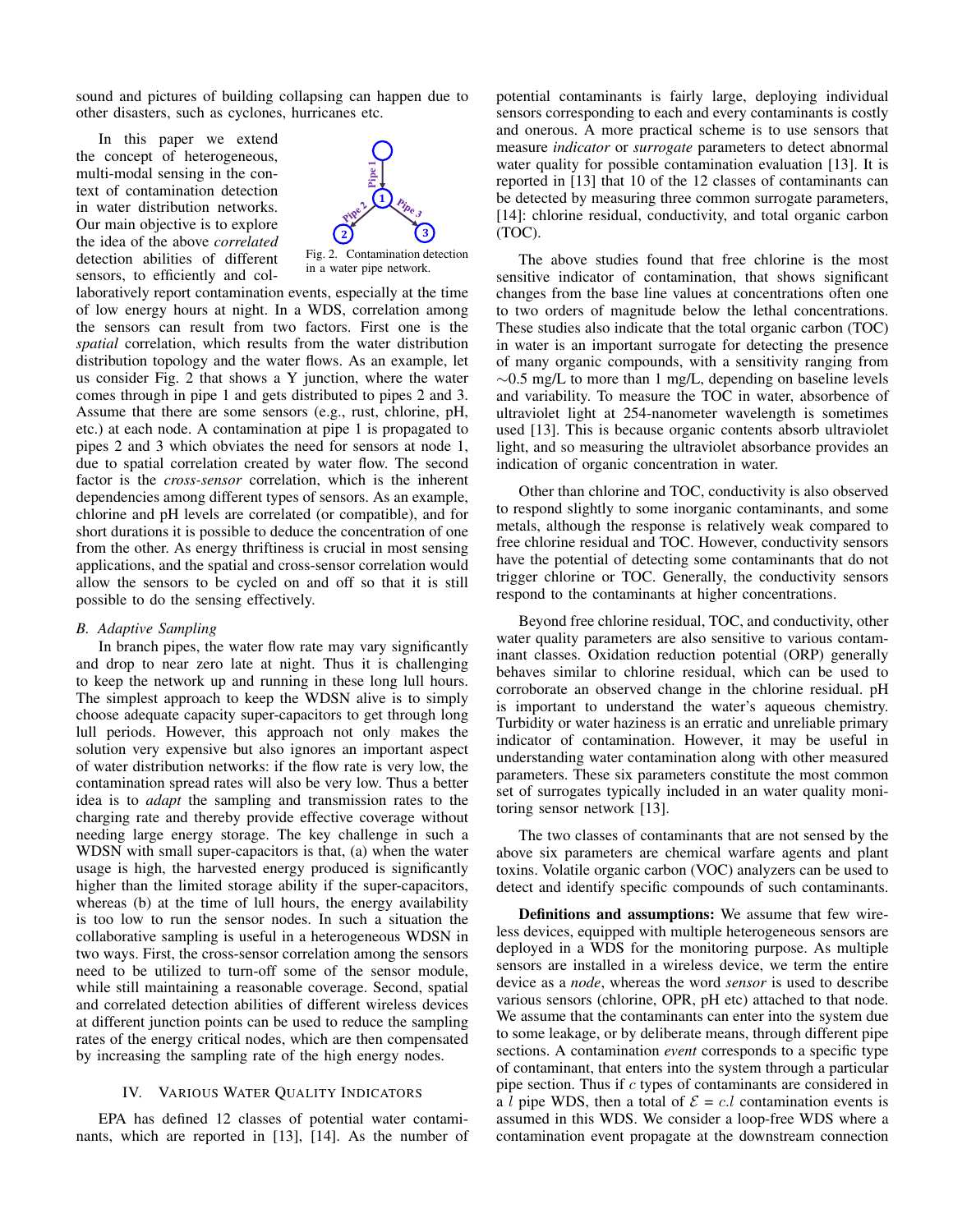points, based on the direction of the water flow. We neglect the response time of the individual sensors at different contaminant concentrations, which will be our future research focus.

In this paper we only consider contaminants that are largely *benign*, and are resulted due to slow seepage or build up in the pipes. Contaminants that are seriously life-threatening, such as highly toxic substances injected due to terrorism or accidental toxic chemical spills need to be monitored with sensors specifically designed for such contaminants, which sample at regular frequency, without considering the energy conservation. Determination of such highly toxic substances usually require stopping water supply and flushing out the entire system, which we do not consider in this paper.

## V. PROPOSED ADAPTIVE SCHEMES

In general, a set of sensor nodes in a vicinity may have significant dependency with respect to their contamination detection capabilities. We can consider these nodes as forming a *coalition* in the game theoretic sense which can be exploited for improved performance. Coalition can be formed by simulating contaminations at different pipe sections, using any commercial simulator such as Water-GEMS [15] and by looking at the inter-dependencies among the detection abilities of the individual nodes, i.e. if there is a contamination at any pipe section in a coalition, at least few sensor nodes are able to detect it. Also any contamination within a coalition needs to be quickly propagated in the downstream direction, so that the downstream sensors can quickly respond to the contamination and report. The coalition members can collaboratively adapt their sampling rates, or can switch off some of their sensors, based on the individual node's energy availability, i.e. the low sampling rate of the sensor nodes with low harvested energy is compensated by the higher sampling rate of the nodes with higher energy.

We assume that time is divided into *intervals* of T time units. The sampling rates and the sensor's activities are updated periodically in every interval as follows. All nodes keep track of their average harvested energy in each interval. Based on their historical energy profiles, they predict their expected harvested energy for the next interval, using a normalized least mean square (NLMS) adaptive filter. The predicted energy availability for an interval, as well as the stored energy of the super-capacitor are broadcast by individual nodes using *beacon* messages. This is then used by the sink to adapt individual sensor's activity or their sampling rates. Below we propose two versions of the sampling rate adaptation schemes. The first scheme, named *Heterogeneous Collaborative Sampling (HCS)*, tries to match the sampling rates of the nodes to match their predicted energy budget within an interval. We also propose another version of HCS, named *Advanced HCS (AHCS)*, that takes into account the super-capacitor storage capacity and the energy loss due to the lack of storage, in a smaller time scale. The notations used for the problem formulations are listed in Table I.

Heterogeneous Collaborative Sampling (HCS): Upon receiving the energy availability information from all the sensor nodes, the sink formulates the sampling rate adaptation problem to maximize a certain utility function, under the required energy constraints. Suppose that there are  $\mathcal N$  nodes in a coalition, and a total of  $S$  various types of sensors.

#### TABLE I. TABLE OF NOTATIONS

|                  |                                                                                                    | Indices                                                                                                     |  |  |  |  |
|------------------|----------------------------------------------------------------------------------------------------|-------------------------------------------------------------------------------------------------------------|--|--|--|--|
| i, j             | $\triangleq$                                                                                       | Index for the sensors $(1, , S)$                                                                            |  |  |  |  |
| $\mathbf{k}$     | $\triangle$                                                                                        | Index for contamination events $(1, , \mathcal{E})$                                                         |  |  |  |  |
| m                | $\triangleq$                                                                                       | Index for nodes $(1, , \mathcal{N})$                                                                        |  |  |  |  |
|                  |                                                                                                    | Binary input variables                                                                                      |  |  |  |  |
| $x_i^m \in 0,1$  | ≙                                                                                                  | Whether or not sensor $i$ is attached to node $m$                                                           |  |  |  |  |
|                  |                                                                                                    | Other variables                                                                                             |  |  |  |  |
| $p_i^{km}$       | ≜                                                                                                  | Probability that a contamination event $k$ can be in-<br>ferred from the readings of sensor $i$ of node $m$ |  |  |  |  |
| $\mathbb{P}^m_i$ | ≜                                                                                                  | Sensing + transmission power consumption for sensor<br>i of node $m$                                        |  |  |  |  |
|                  |                                                                                                    | Sampling rate of sensor $i$ of node $m$                                                                     |  |  |  |  |
|                  | $\begin{array}{ccc} r_i^m & \triangleq \\ r_{ti}^m & \triangleq \\ L_i^m & \triangleq \end{array}$ | Sampling rate of sensor i of node $m$ at sub-interval $t$                                                   |  |  |  |  |
| $L^m_i$          |                                                                                                    | Remaining energy in the super-capacitor of node $m$ at<br>the end of sub-interval $t$                       |  |  |  |  |

Notice that the detection abilities of different sensors may be correlated. As an example, in presence of Glyphosate, the chlorine, pH and ORP sensor readings change simultaneously. On the other hand, some of the nodes within a coalition, in the downstream direction of a contamination event can respond due to the contamination propagation. As the detection abilities of the sensor nodes in a coalition are highly correlated, the sensor nodes in a coalition can share the data sampling task among themselves for reduced energy consumption, based on their available harvested energy. We define the overall utility of reporting a contamination event  $k$  by considering the following factors:

• The rate at which the sensors sample and report, i.e.  $r_i^m$   $\forall$  $i, m$ . As the sensing rate increases, the overall detection ability increases.

• Their corresponding contamination detection probabilities, which is represented as  $p_i^{km} \forall i, m, k$ . If a sensor shows significant deviation due to a contamination event  $k$ , then increasing its sampling rate enhances the contribution to the utility function of event k.  $p_i^{km}$  is considered to be zero if (a) node m is not in the downstream of event  $k$ , or (b) the approximate water propagation time from the contamination point to node  $m$  is more than some threshold. Condition (b) is important because a contamination event needs to be detected within a reasonable amount of time.

Considering these two factors, the effective rate at which an event  $k$  is reported by the sensors is given by  $e_k =$  $\sum_{i=1}^{\mathcal{S}}$  $\sum_{i=1}^{S} \sum_{m=1}^{N} p_i^{km} \cdot r_i^m$ . Thus the fair event reporting ability is ensured by modeling the utility of event k as  $U_k(e_k) = \log(e_k)$ . Our objective is to maximize the overall event reporting capability, i.e.  $\sum_{k=1}^{\mathcal{E}} U_k(e_k)$ , after satisfying the energy budget of the individual nodes. Thus the overall optimization problem can be written as

$$
\begin{array}{ll}\n\text{Maximize} & \sum_{k=1}^{\mathcal{E}} \log \left( \sum_{i=1}^{S} \sum_{m=1}^{N} p_i^{km} . r_i^m \right) \\
\text{subject to} & \sum_{i=1}^{S} r_i^m . \mathbb{P}_i^m . T \le E^m - \mathcal{A}^m - \mathcal{O}^m - \tau \ \forall m \\
& 0 \le r_i^m \le \mathbb{M} . x_i^m \ \forall i, \forall m \\
& 0 \le r_i^m \le \mathbb{R} \ \forall i, \forall m\n\end{array} \tag{3}
$$

where  $\mathcal{A}^m$  and  $\mathcal{O}^m$  are estimated energy arrival and power consumption within an interval of node  $m$  respectively.  $E^m$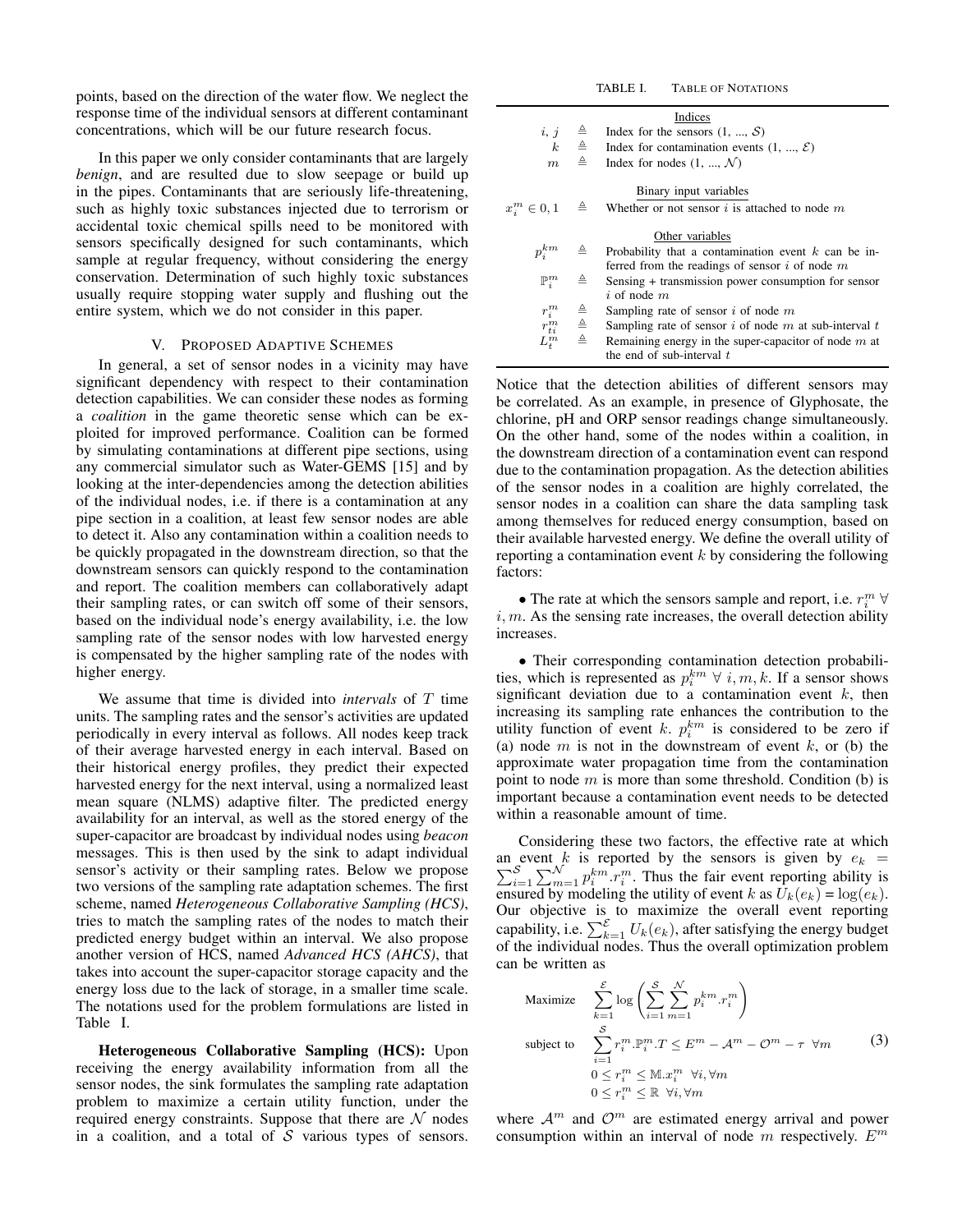is the stored energy at the super-capacitor of node  $m$  at the beginning of the interval. The first set of constraints state that the power consumption for event reporting at any node is less than it's energy budget. All the nodes try to maintain a minimum energy threshold, which is assumed to be  $\tau$ . The second set of constraints says that  $r_i^m$  is one only if node m is equipped with sensor  $i$ . The third set of constraints bound the maximum sampling rate of a sensor to be  $\mathbb{R}$ . As log is a concave function, the above problem is a convex optimization problem, which can be computed centrally by solving the Lagrangian and KKT conditions.

Advanced HCS: Notice that the optimization problem formulation (4) does not consider the super-capacitor storage capacity into account. In a situation where the cumulative sum of the stored and incoming harvested energy is more than the maximum capacity  $\mathbb{C}^m$  of the super-capacitor, the energy is not stored and are lost, as shown in Fig. 3. Thus the optimization problem (4) over-



Fig. 3. Energy wastage due to lack of storage capacity. Red dots are the actual energy.

estimates the sampling rates of the sensor. If this loss factor is not taken into account, the nodes will die faster based on the assigned sampling rates, which drastically deteriorates their event reporting capabilities at the low energy hours. To alleviate this problem, we improve the formulation of problem (4) by dividing an interval into smaller sub-intervals, and taking into consideration the energy arrival in each subinterval. The improved version of this problem formulation, called AHCS, can be written as follows:

$$
\begin{aligned}\n\text{Max} \quad & \sum_{t=1}^{T} \sum_{k=1}^{E} \log \left( \sum_{i=1}^{S} \sum_{m=1}^{N} p_i^{km} . r_{ti}^m \right) \\
\text{s.t.} \quad & L_0^m = E^m \quad \forall m \\
& L_t^m = \min \left\{ \mathbb{C}^m , L_{t-1}^m + \mathcal{A}_t^m - \sum_{i=1}^{S} \mathbb{P}_i^m . r_{ti}^m . \Delta t - \mathcal{O}_t^m \right\} \quad \forall m, \forall t \\
& L_t^m \geq \tau \quad \forall m, \forall t \\
& 0 \leq r_i^m \leq \mathbb{M} . x_i^m \quad \forall i, \forall m \\
& 0 \leq r_i^m \leq \mathbb{R} \quad \forall i, \forall m\n\end{aligned}
$$

where  $r_{ti}^m$  is the sampling rate of sensor i of node m at time sub-interval t. Each sub-intervals is assumed to be of  $\Delta t$  time units. The first constraint states that the initial energy at any node, at the beginning of an interval is  $E<sup>m</sup>$ . The second set of constraints ensures that the remaining energy after every sub-interval does not go beyond the super-capacitor capacity  $\mathbb{C}^m$ . The third constraint ensures that the remaining energy at the end of any sub-interval is more than a threshold  $\tau$ .

Post detection measures: After detecting the presence of any contaminants, the WDS administrator may direct all the nodes to start sampling at higher rates to know the level of that contamination throughout the network, and can take necessary measures based on type and spread of the contamination. The energy due to extra sampling can then be compensated by some artificial water flow mechanisms as proposed in [3]. This paper addresses only the collaborative event reporting scheme considering the energy budgets of the nodes, whereas

the specific post detection steps should be taken by the WDS operators, and so is not the scope of this paper.

#### VI. SIMULATION RESULTS

Ideally, the evaluation of the scheme should be done with a real water distribution network testbed, however, there are real challenges in putting together a realistic network in the lab (e.g., access to large volume water supply, reservoirs, energy harvesters, etc.). As a result, the evaluation in this paper is largely based on simulations that account for the water flow physics [18] and use parameters obtained from characterization of real water distribution systems.

We study the proposed rate adaptation scheme in *Castalia* [19], which is an application-level simulator for wireless sensor network based on OMNeT++. The simulated system topology along with the pipe diameters are shown in Fig. 4. Water from the reservoir comes to nodes 1 and 2 (first level nodes), distributed to nodes 3-6 (second level nodes), and



Fig. 4. Simulation topology, red arrows show the direction of waterflow [3].

then to 7-14 (third level nodes). Each node has the fan for energy harvesting, a super-capacitor, water sensors, a small computer, and WiFi radio. The cross-sectional area of the fans are chosen as  $\frac{1}{16}$ th of the pipe cross section, to avoid blocking the normal water flow.

We model the harvested energy arrival from water-flow based on the average water usage pattern, taken from [20]. The total daily usage is  $169 \pm 10.6$  gallons. Reference [21] reports the maximum water velocity in real systems as 7.5 ft/sec. We conservatively assume that for the third level nodes have a water-velocity of 5.0 ft/sec at peak hours and compute those for other two layers using the flow continuity relationships.

The sink node broadcasts the assigned rates every  $T = 6$  hr (interval time). The intervals are chosen to be 11PM - 5 AM, 5 AM - 11 AM, 11 AM - 5 PM, 5 PM - 11 PM, such that the harvested energy profile within the intervals are similar. The beacon interval of the sensor nodes is assumed to be 30 minutes. We assume that the nodes use asynchronous Low Power Listening that makes them sleep most of the time and wake-up periodically to check the channel activity. The power consumption in each node is represented as:

 $P_{\text{node}} = \frac{P_{Bt}T_{Bt}}{T_B} + \mathcal{M}.P_{Dt}T_{Dt} + \mathcal{N}.P_{Br}T_{Br} + \mathcal{S}.P_sT_s + \mathcal{P}.P_PT_P$ where  $P_x$  and  $T_x$  represent the power consumption and the duration, respectively, of the event  $x$ ; and  $T_B$  represents the beacon interval. Transmission/reception of beacons is denoted by  $B_t/B_r$ , data transmit/receive is denoted by  $D_t/D_r$ , and processing and sensing are denoted as P and S, respectively.  $\mathcal{M}, \mathcal{N}$  and  $\mathcal{S}$  are the number of data transmission, beacon reception and data sampling respectively.  $\mathscr P$  represents the number of times that a node wakes-up per second to check if the channel is busy, and is set to 4 in our application.

We assume harvesting efficiency  $\eta_e = 10\%$ . In reality  $\eta_e$  itself is dependent on flow velocity and load, but for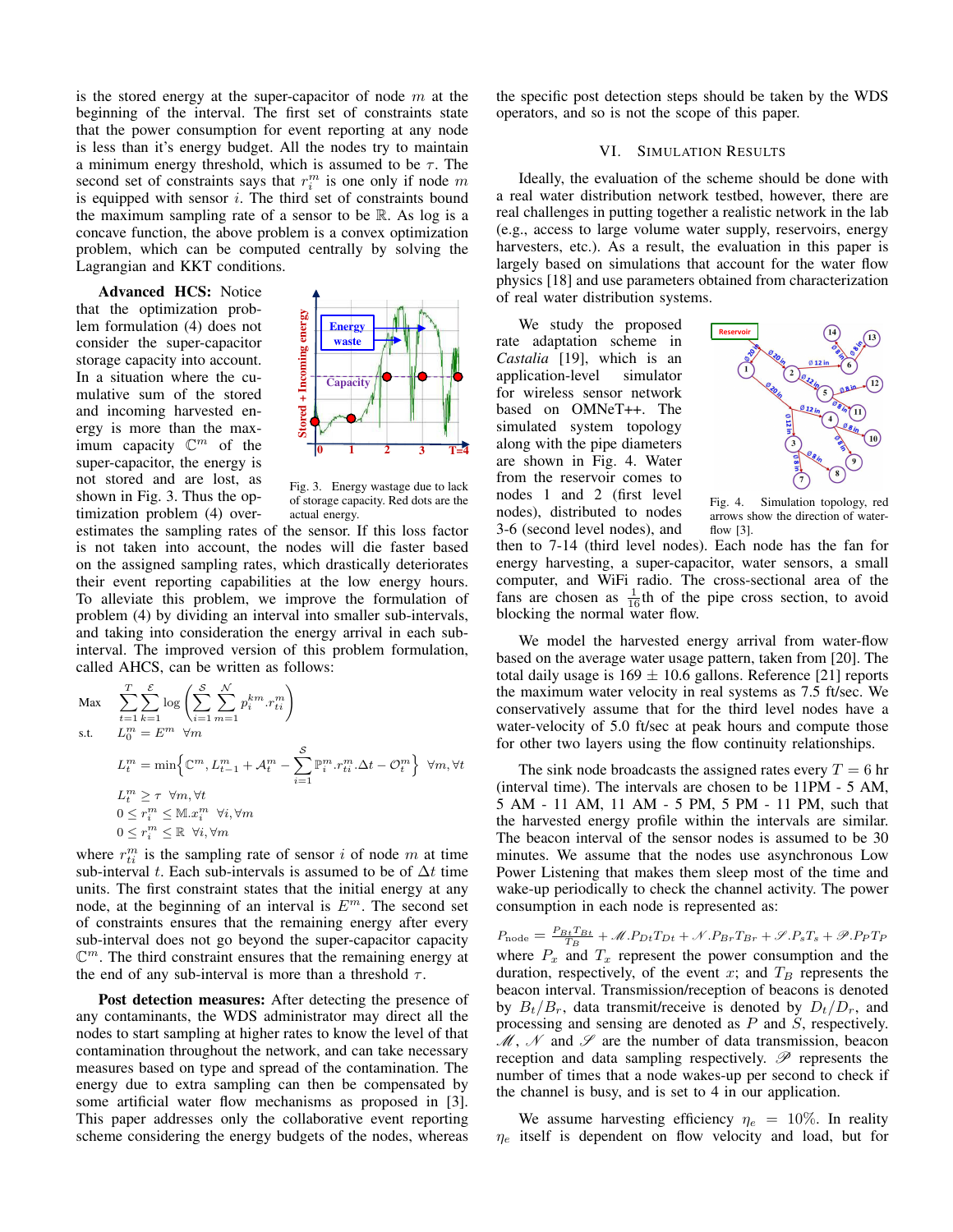simplicity we keep it fixed at 10% for our simulations. The super-capacitor is assumed to be of 25Farad @2.7V with an initial voltage of 2.7V for all nodes. The super-capacitor leakage power is calculated as  $P_0.\exp(a.V_c)$  [22], where  $V_c$ is the super-capacitor voltage and  $P_0$  and  $\alpha$  are constants obtained from best-fitting the experimentally obtained results, and are  $P_0 = 2.572e^{-17}$  and  $a = 11.982$  respectively. The DC-DC converter efficiency (in between the super-capacitor and the sensor node) is assumed to be 75% [22]. The sampling/transmission is stopped, whenever the capacitor voltage goes below  $\tau = 1.2$  V. The super-capacitor stops supplying power to the sensor node below 0.9 V, which is considered as very low voltage.

We model both our scheme, i.e., HCS and AHCS, along with a simple non-adaptive scheme called *equal rate allocation (ERA)* which assigns same sampling rate to all nodes. We assume two types of contaminants: Glyphosate and Dimethyl sulfoxide (DMSO) [23]. All the nodes are equipped with chlorine (Cl) sensors. Along with that the node with odd numbers are equipped with ORP sensors, whereas other are equipped with pH sensors. This brings the notion of heterogeneous sensing in a WDS system. Both contaminants are detected by the chlorine sensor, whereas ORP and pH only respond to Glyphosate. This brings the notion of collaborative sensing, considering the correlated detection ability among the sensors. In presence of Glyphosate in water [24], ORP increases, while chlorine and pH decrease. This is because Glyphosate is slightly acidic and has some oxidizing ability. DMSO reduces the chlorine concentration, whereas ORP and pH shows minor fluctuations [23]. A sensor's detection probability is assumed to be 100% if the sensor responds to a contaminant and zero otherwise. The probabilistic reliability modeling depends on a sensor's level of accuracy as well as the contaminant concentration at the sensing point, which we keep as part of our future work. Table II reports some of the commercial water quality sensors to measure the corresponding physical parameters, as well as their voltage requirements and current consumptions. We assumed that the contaminants propagate at all the nodes in the downstream direction of the water flow. We use nodes 1, 3 and 7 to show the characteristics of first, second and third level nodes respectively. Parameters used for simulations are listed in Table III.

TABLE II. DIFFERENT SENSOR SPECIFICATIONS

| Parameter  | <b>Sensor</b>                     | Voltage tange | Current draw                     |
|------------|-----------------------------------|---------------|----------------------------------|
| Chlorine   | Chlorine sensor<br>Type 8232 [25] | $12 - 30$ V   | 4 mA                             |
| <b>ORP</b> | WO600 [26]                        | $10-36$ V     | $0.2 \text{ mA}$ + sensor output |
| pН         | WO201 [26]                        | $10-30$ V     | $5.5 \text{ mA}$ + sensor output |

TABLE III. SIMULATION PARAMETERS

| Var      | Values    | Var      | Values         | Var      | Values                     | Var      | <b>Values</b> |
|----------|-----------|----------|----------------|----------|----------------------------|----------|---------------|
| $P_{Bt}$ | $1000$ mW | $T_{Bt}$ | $280$ ms       | $P_{Br}$ | $200$ mW                   | $T_{Br}$ | $280$ ms      |
| $P_{Dt}$ | $1000$ mW | $T_{Dt}$ | $280$ ms       | $P_{Dr}$ | $200$ mW                   | $T_{Dr}$ | $280$ ms      |
| $P_P$    | $200$ mW  | $T_{P}$  | $3 \text{ ms}$ | $P_S$    | $Cl: 48$ mW<br>ORP: 202 mW | $T_S$    | $400$ ms      |
|          |           |          |                |          | pH: 255 mW                 |          |               |

Fig. 5 shows the mean energy profile of nodes from normal water flow over 24 hrs at levels 1, 2, and 3. To model fine-grain harvesting variations due to water flow turbulence, the actual energy arrival is modeled as uniformly distributed around the mean. The energy harvested depends on the water velocity and fan diameters. In this example, the water velocity increases at



Fig. 5. Mean energy harvested over time for different nodes [3].

lower levels but the fan diameter decreases, thereby resulting in the behavior shown.



Fig. 6. Comparison of sampling rates of different sensors.

*Effect of maximum sampling rate* R*:* We solve the optimization problem HCS using AMPL, which is a modeling language for solving large-scale optimization problems [27]. Our main objective is to show the effect of adaptation at the low energy hours, i.e. from 11 PM to 5 AM. Fig. 6 shows the variation of the assigned sampling rates with different  $\mathbb R$ for 11 PM to 5 AM. From Fig. 6 we can observe that at low R, all the sensors sample at their maximum sampling rates. As  $\mathbb R$  increases, some of the sensors start reducing their sampling frequencies. At higher  $\mathbb R$ , the first level nodes have higher sampling rates compared to the third level nodes.

This is because of the higher harvested energy availability of the higher level nodes, which clearly shows the adaptive nature of HCS based on the energy availability of the individual nodes. Another interesting thing to notice is



Fig. 7. The net utility function of HCS.

that for higher R, the Chlorine sensor is used more often compared to others. This is because of the fact that the Chlorine sensor has least power consumption, which makes them more suitable to use frequently at low energy hours. Fig. 7 shows the overall utility of the coalition, which is an increasing function of  $\mathbb R$ . As  $\mathbb R$  increases, the sampling rates of the individual nodes increase, which enhances the net coalition utility or the overall event reporting ability.

*Effect of adaptation on event reporting time:* Fig. 8 shows effects of the collaborative adaptation on the event reporting time of the coalition. We assume  $\mathbb R$  to be 0.0167 (1 sample/minute) for Fig. 8-Fig. 9. From Fig. 8(a) we can observe that without any adaptation, it takes more than  $3\frac{1}{2}$  hours for the system to report the WDS administer of a contamination event. However, with the adaptation scheme HCS, the event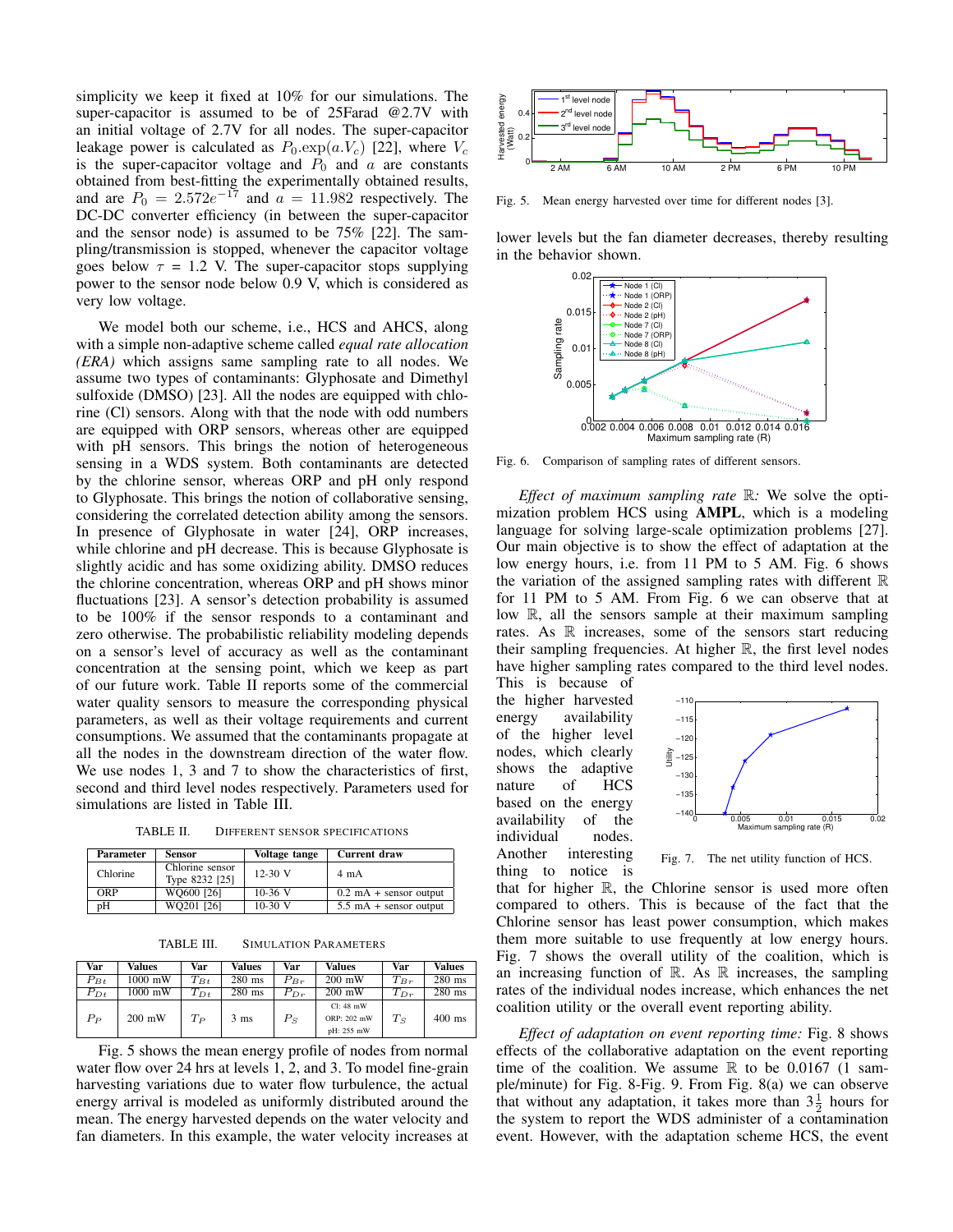

Fig. 8. Comparison of event reporting time (a) without adaptation (ERA), (b) with adaptation (HCS), and (c) with adaptation (AHCS).

reporting time is reduced to about 1 hour 45 minutes. We notice that the reporting time is still high. Thus is because of the energy loss due to the limited storage capacity of the super-capacitors, which is not considered in HCS modeling. For AHCS, we divide

the interval to smaller sub-intervals of one hour, and adapt the sampling rates by considering the energy wastage due to lack of storage, as mentioned in section V. This reduces the reporting time to about 6 minutes as seen from



Fig. 9. Comparison of sampling rates at different time scales at lull hours.

Fig. 8(c). Fig. 9 shows the sampling rate of the nodes at different time of night. From this figure, we can observe that at relatively high energy hours (11 AM-12 PM), the sampling rate of all the nodes are high. This is because at 11 PM, all the nodes have fully charged super-capacitors, and so the incoming harvested energy plus the stored energy is sufficient for sampling at higher frequency, which would otherwise be wasted due to limited super-capacitor capacity. From 12 PM onwards, the harvested energy is much lower and so the nodes start reducing their sampling rates. In this case also we notice that the higher level nodes are more active in sensing due to the adaptive nature of the AHCS, which drastically improves the contamination reporting time of a coalition.

#### VII. RELATED WORK

Wireless sensor networks for pipeline monitoring is wellmined, but most of them require manual access to the pipes and thus not very useful for much of water distribution system. For example, PipeNet [4], MISE-PIPE [5] involve sensor deployment along pipe length on the outside whereas SPAMMS [28] requires RFID tags painted inside of the pipe. In [29] the authors propose a self maneuvering robot going through the pipes and monitors the leaks. Contrary to these approaches, we focus on techniques that do not require any ground digging or

even following of buried pipelines from above-ground, which itself may be impractical. Different mathematical models are explored for contamination events detection in [24], [30], [31].

Energy management in sensor network is a well researched area. Control of sleep/wakeup cycle is a standard technique that is explored in several MAC proposals [32], [33], [34], [35], [36], [37]. Other techniques for reducing energy consumption include data compression and source coding [38], [39], transmit power control [40], [41], [42], [43], multiple channel assignment [44], [45], [46], [47], [48], [49] etc. While these proposals are mainly motivated towards maximizing the life-time of the sensor network, our objective in this paper is to schedule the operations according to the energy harvesting opportunities and adapt them to the energy availability that varies dynamically while maximizing the collection of most useful samples. In this regard, some relevant papers are [50] and [51], where the authors propose fair rate adaptation for interference or congestion control; however, they do not consider adaptation for meeting individual node's energy budget. Authors in [16] and [17] propose energy aware rate adaptation schemes using dual decomposition in a distributed manner, that can incur high control overhead and long running time, which make their schemes impractical especially in the context of resource constrained sensor networks. In contrast, our technique is a *collaborative* rate adaptation that exploits correlated detection of a "coalition" of sensor nodes and is computed in a *centralized* manner to avoid the overhead of distributed computations. Some centralized and collaborative rate adaptation schemes are reported in [3], [52]. Contrary to these literatures, in this paper we consider the presence of multiple and different types of sensors per node, as well as their inter-dependencies in the event reporting process, which is novel compared to the existing works. Such a scheme can be used in many other energy harvesting environments where the sensor nodes have correlated event detection or sensing capabilities.

#### VIII. CONCLUSIONS

In this paper, we have explored water flow driven sensor network that monitors and identifies abnormal water quality and contamination, to generate an alert. We showed that the scheme can significantly reduce the contamination detection time during periods of low water flow. We also motivated the advantage of collaborative sampling within a coalition, and we plan to explore this aspect along with the optimal coalition formation in more detail in the future. We also want to bring the contamination propagation latency into account, with an objective of adapting the sampling rates to minimize the event reporting time at the event of a contamination. Usually a real WDS consists of a large number of pipes interconnected with each other following the street layouts, which forms a large number of pipe loops, as shown in Fig. 1. We want to study the contamination propagation characteristics in such a loop-based pipe network. Another important concern of WDSN is its security [53], [54], even if the sensor nodes are considered to be physically secured. To make the WDSN dysfunctional, an adversary can eavesdrop to acquire secure network information or can inject interfering or jamming signals, which impedes the wireless communications and at the same time depletes the receiver's super-capacitors. Making the resource constrained WDSN resistant to these security concerns is one of our future research endeavors. We also plan